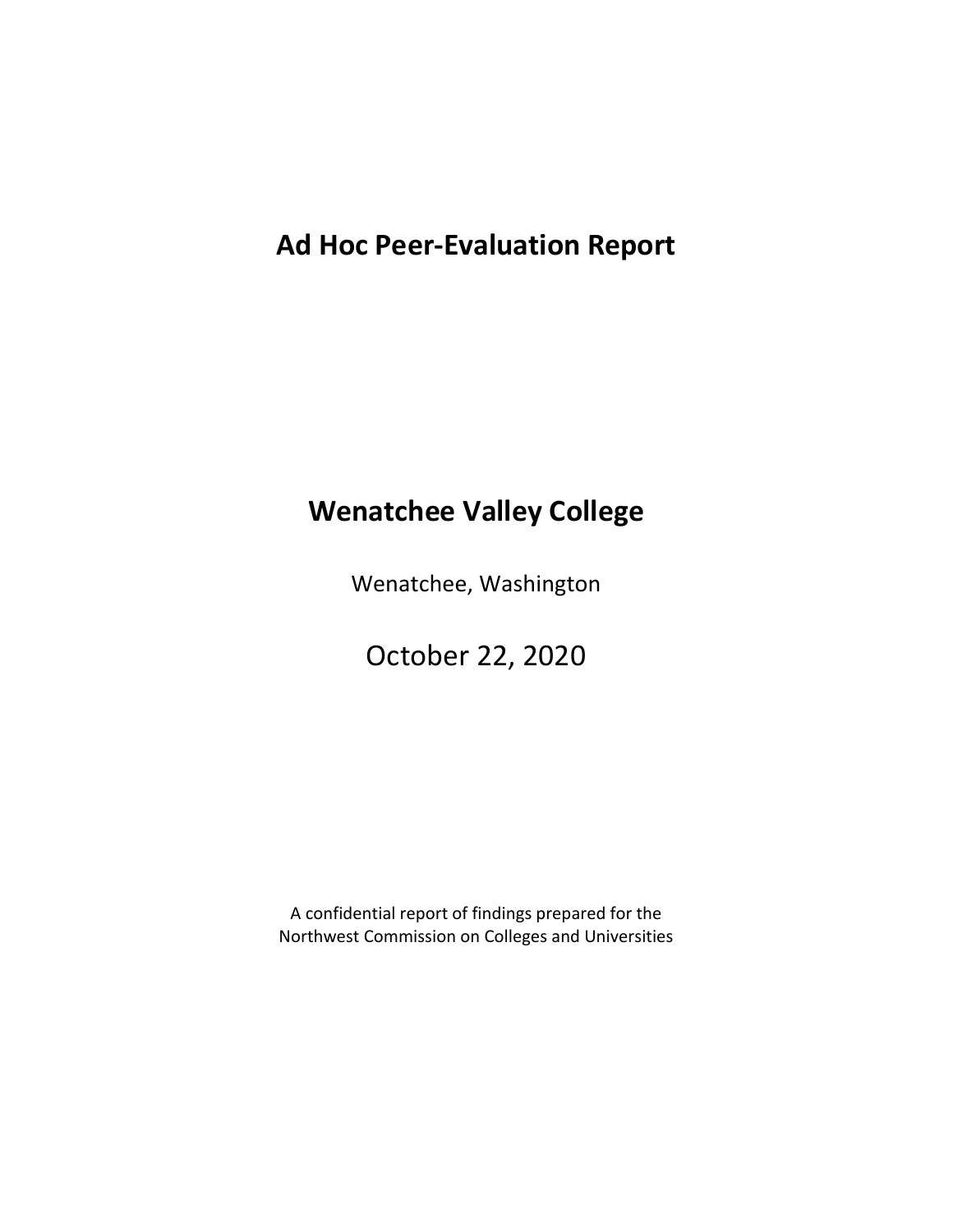**Chair** Dr. Alicia Moore Vice President of Student Affairs Central Oregon Community College

#### **Co-Chair**

Rolayne Day Professor of Marketing Management Salt Lake Community College Adjunct Professor of Business Communication Weber State University

### **NWCCU Liaison**

Dr. Ron Larsen Senior Vice President Northwest Commissions on Colleges and Universities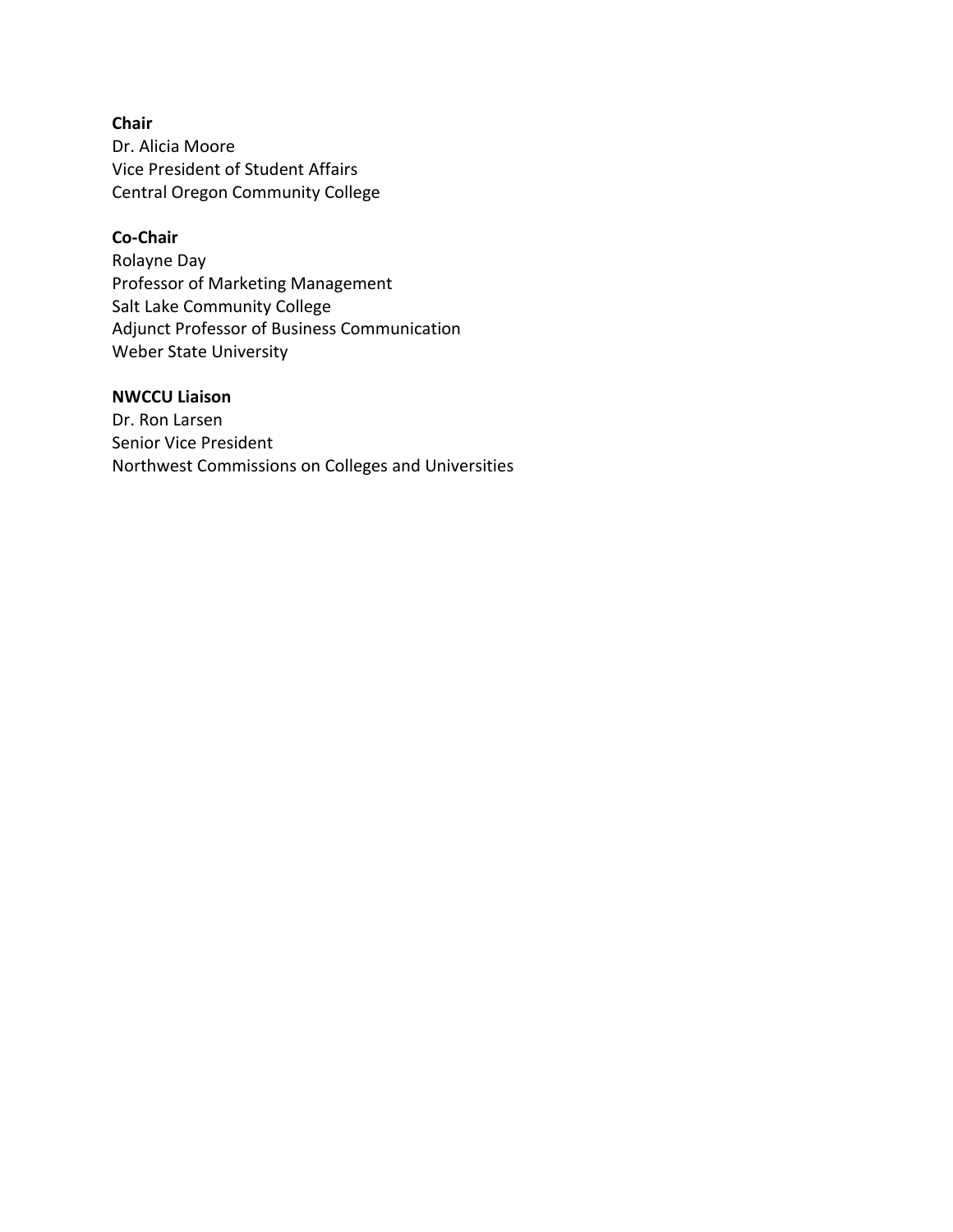## **Wenatchee Valley College Ad Hoc Evaluation October 2020 Report on Recommendations 1, 2, and 3 from the Comprehensive Evaluation Report April 2019**

#### **Overview of Ad Hoc Visit**

The Ad Hoc visit to Wenatchee Valley College (WVC) was a virtual visit on October 22, 2020. The purpose of this visit was to assess progress towards recommendations from the April 2019 Comprehensive Visit.

During the Ad Hoc visit, WVC faculty, staff and administration were welcoming and candid during all meetings and discussions. Additionally, and while outside of the scope of this visit, the evaluators would like to acknowledge WVC's deep commitment to students and particular attention to improving its equity gap, especially with students of color and a more recent emphasis on Native American students.

The evaluators met with the following individuals and groups:

- Dr. Jim Richardson, President
- Dr. Tod Treat, Vice-President of Instruction
- Ty Jones, Institutional Effectiveness & ALO
- Phyllis Gleasman, Board of Trustees Chair
- Dr. Chio Flores, Vice President of Student Services
- Instructional Deans
- Student Services Staff
- Assessment Council Representatives
- **•** Instructional Council Representatives
- Omak Campus Faculty and Staff
- Omak Campus Security Staff
- Faculty (At-Large)
- Administrative Staff (At-Large)
- Students (At-Large)

### **Findings from the Ad Hoc Visit**

Recommendation 1:*The evaluation committee recommends that Wenatchee Valley College assess the Omak campus to ensure that it is safe, secure, and sufficient in both quantity and quality, ensuring healthful learning and working environments that support the institution's mission, programs, and services. The evaluation committee further recommends that the*  institution make provisions for the security of property at the Omak campus. (2010 Standards: 2.D.2; 2.G.1)

Wenatchee Valley College (WVC) has made good progress towards creating a more secure and safe environment at its Omak campus. Specific activities include increasing the in-person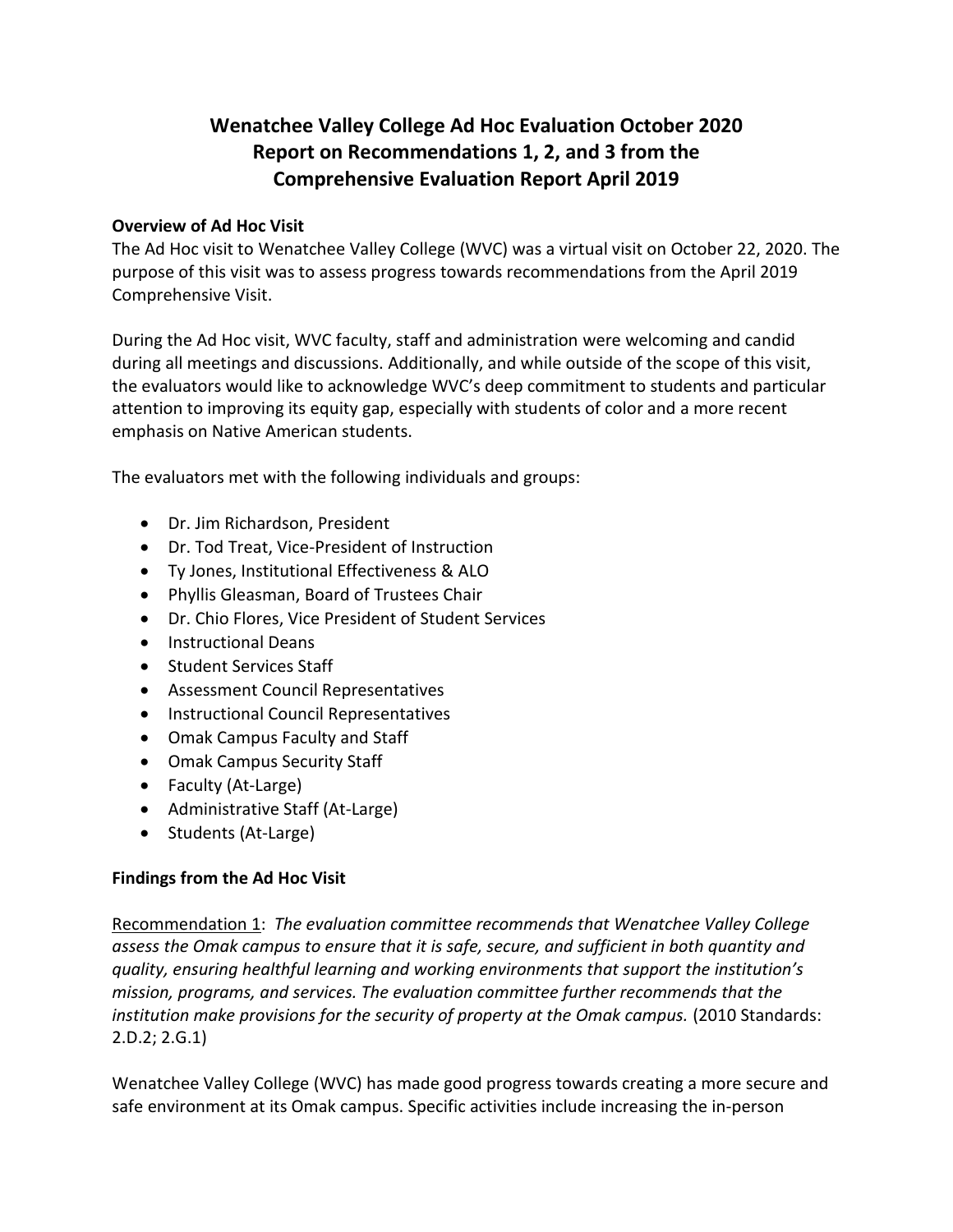security presence from 19 hours per week to 40 hours per week, conducting a lighting walkthrough and making some needed modification, modifying the access control system to provide electronic access on the exterior doors of most buildings, redesigning the key distribution and collection system to ensure needs-based access, providing safety and security trainings for all WVC employees, and shifting organizational/reporting structure to better align with security needs. Discussions with Omak faculty and staff indicate an overall sense of safety and security while on campus and recognize that changes made by WVC, as well as by the City of Omak, have improved security on campus.

Recommendation 2:*The evaluation committee recommends that Wenatchee Valley College document through an effective, regular, and comprehensive system of assessment, that students achieve identified learning outcomes at the course, program, and institutional level. Faculty with teaching responsibilities are responsible for evaluating student achievement of clearly identified learning outcomes.* (2010 Standards: 2.C.5 and 4.A.3; 2020 Standard: 1.C.5)

During the 2019–2020 academic year, Wenatchee Valley College (WVC) worked to help faculty understand what program learning outcomes (PLOs) are and how they relate to course learning outcomes (CLOs) and ultimately to the institutional academic learning outcomes (SLOs). WVC's cycle of continuous improvement was also introduced, and training on these concepts and processes ensued. Yearly programmatic review is conducted through the Area Plan which encourages—but does not require—faculty to collect data, document their continuous cycle of improvement, and to share experiences through vignettes.

All program and course learning outcomes are mapped to WVC's four academic student learning outcomes:

- Problem Solving (critical thinking, creative thinking, quantitative reasoning, qualitative reasoning)
- Social Interaction (collaboration, ethical conduct, professional conduct, cultural diversity)
- Communication (oral expression, written expression, artistic expression)
- Inquiry (information literacy, research, documentation)

The Vice President for Instruction oversees the academic assessment process. To aid in developing a culture of assessment and to help faculty create CLOs and PLOs, the Faculty Assessment Committee was created. This group assists faculty in collecting qualitative information to document the continuous cycle of improvement. In addition, four faculty were given release time to serve as assessment coordinators for a one-year period to assist the Assessment Committee in training and helping faculty. They were made a permanent part of WVC's budget starting with the 2020-21 budget year.

All syllabi reviewed contained student learning outcomes that were clearly defined, meaningful, and measurable and students easily recognized the role CLOs played in their learning. However, not all departments require that the learning outcomes are assessed in the same manner or use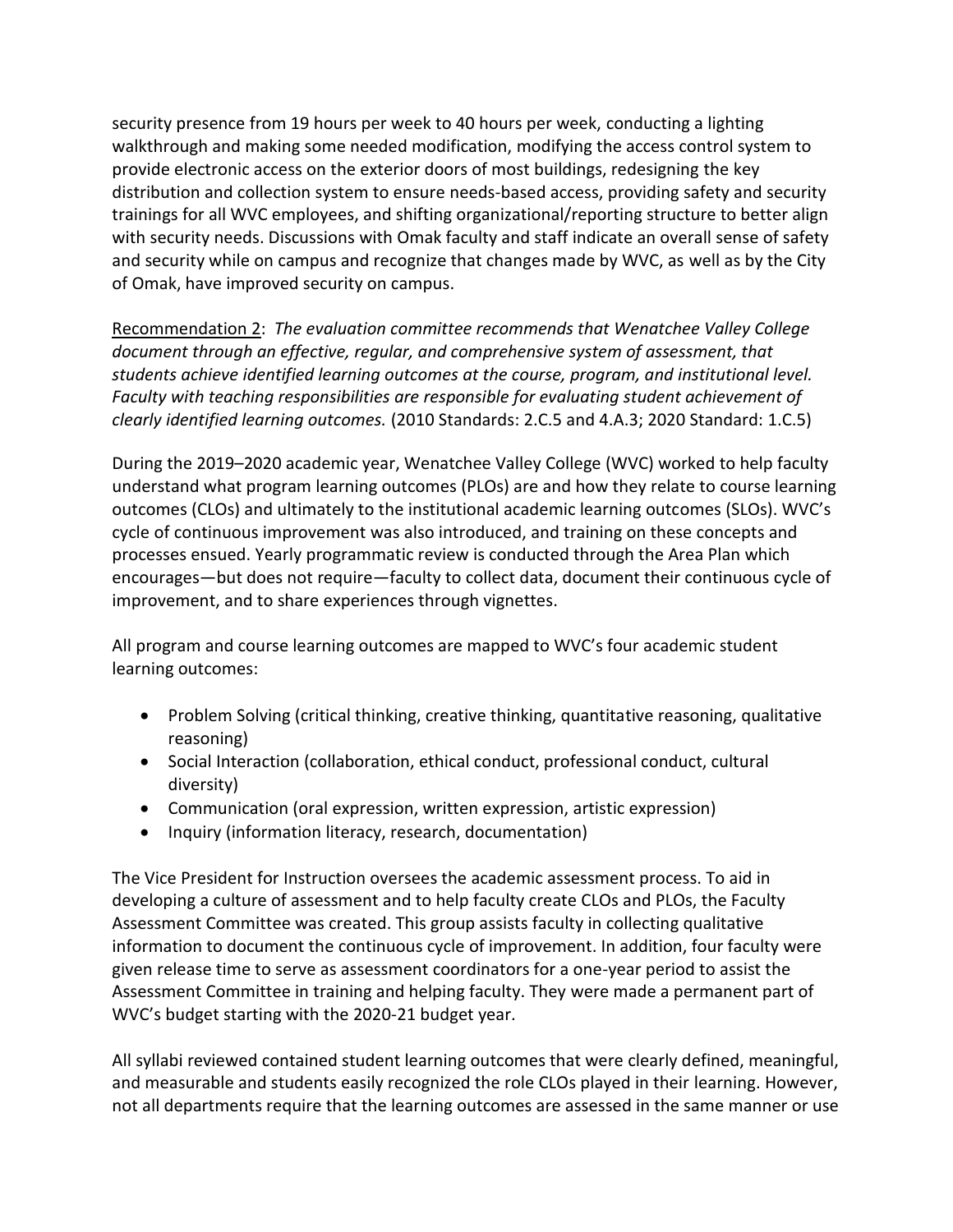the same measurement tool for each outcome. Essays, tests, projects, and related activities are used to measure student learning outcomes, but it is unclear if the same measurement tools are used in all course sections for defined course learning outcomes no matter who teaches a course.

Few thresholds or benchmarks have been defined for the course or program learning outcomes to determine successes or areas for improvement. It is also unclear how course and program learning outcomes are used to determine the success of the institutional student learning outcomes (SLOs) and if thresholds or benchmarks exist for the SLOs.

The evaluators found that data collection and analysis is conducted on the course level in some cases and in some programs, but it is often occurring individually or in pockets on various platforms and not always part of an official process nor included in the Area Plan.

The Area Plan document requires programs to provide:

- Three or four program performance gains (results worth celebrating), using prior year data.
- Three or four program performance gaps (areas for improvement), using prior year data (including resource needs).
- Three or four program performance goals (aspirations for the future) for the next academic year.

A review of several area plans for the last academic year showed little to no data. The reports were mostly narrative with anecdotal assessment information and vignettes. The area plan instructions indicate, and discussions concurred, that data collection is *encouraged* but not required. While the narration was informative and contained valuable information, without data documentation, it is difficult to determine trends for improvements regarding the success of or needed improvement for student learning outcomes at the course, program, or institutional level.

Conversations indicated that WVC is making good strides towards developing a culture of assessment, inquiry, and use of data to improve student learning within some areas of academic programs. Additionally, evaluators found strong evidence that the institution has fully embraced area plans and in some circumstances, results of those plans are being used to make positive changes and allocation of resources. However, a comprehensive system of assessment it still in its early stages with progress still needed on systematic evaluation of institutional, program, and course learning outcomes, documentation of processes and improvements; and use of benchmarks or thresholds.

Recommendation 3:*The evaluation committee recommends that the college use the results of its assessment of student learning to inform academic and learning-support planning and practices that lead to enhancement of student learning achievements.* (2010 Standard: 4.B.2; 2020 Standard: 1.C.7)